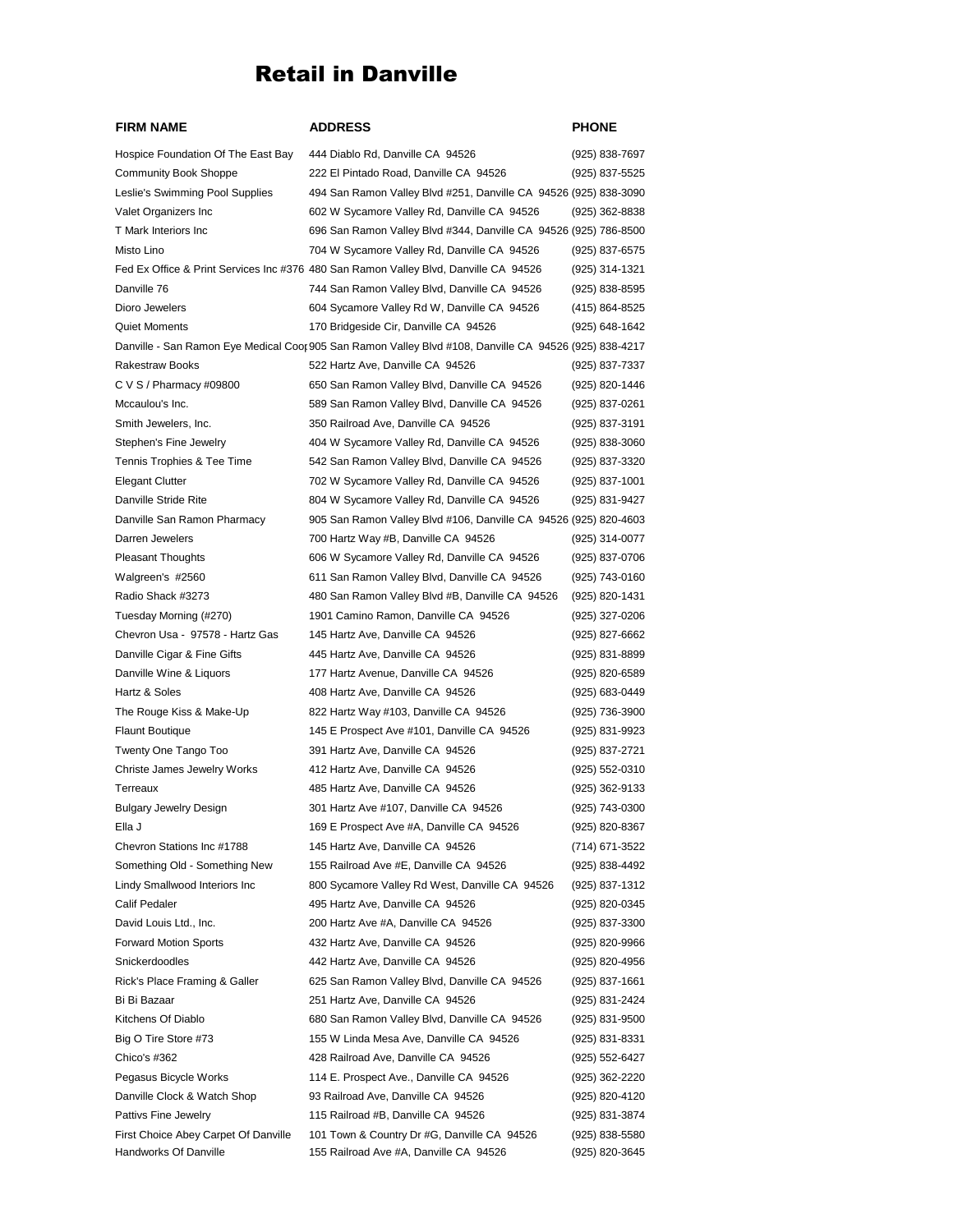Trader Joe's #65 85 Railroad Ave, Danville CA 94526 (925) 838-5757 Danville Paint & Decortg 688 San Ramon Valley Blvd, Danville CA 94526 (925) 837-7215 Sloat Garden Center 828 Diablo Rd, Danville CA 94526 (925) 743-0288 Unocal 76- M D Roesbery Inc 400 Diablo Rd, Danville CA 94526 (925) 837-7689 Beverages & More 155 Diablo Rd, Danville CA 94526 (925) 826-7476 Secrest Watson International 931 Hartz Way #235, Danville CA 94526 (925) 838-8888 Gardenseed 352 Hartz Ave, Danville CA 94526 (925) 838-6481 Direct Sales Floors 121 Diablo Rd, Danville CA 94526 (925) 837-0555 Talkin' Baseball 103 Town & Country Dr #H, Danville CA 94526 (925) 743-9922 Games Unlimited **800 W Sycamore Valley Rd, Danville CA 94526** (925) 838-6358 Ernie's Wines & Liquors 607 San Ramon Valley Blvd, Danville CA 94526 (925) 837-2111 Lucky #708 660 San Ramon Valley Blvd, Danville CA 94526 (925) 820-4522 Old Town Arco **1 Boone Ct, Danville CA 94526** (925) 820-4060 Papyrus #178 411 Hartz Ave, Danville CA 94526 (925) 552-7189 Chevron Usa Inc #92075-gas Sta 8000 Crow Canyon Rd, Danville CA 94526 (925) 736-8903 Northside Service Company 822 Hartz Ave #104, Danville CA 94526 (925) 743-8236 Light Source 127 Hartz Ave, Danville CA 94526 (925) 838-2929 Costco Wholsale Loc #21 3150 Fostoria Way, Danville CA 94526 (925) 277-0407 Marshalls Of Danville #532 3140 Fostoria Way, Danville CA 94526 (925) 355-0223 Boswell Enterprises, Inc 1901 Camino Ramon, Danville CA 94526 (925) 866-1644 Home Consignment Center 1901 Camino Ramon #F, Danville CA 94526 (925) 866-6164 Brose Company, Calif Corp 85 Oak Court, Danville CA 94526 (925) 820-7330 Roneer Ent Inc Dba Danville Arco 3500 Camino Tassajara, Danville CA 94526 Emily's Hallmark Shop 3486 Camino Tassajara Rd, Danville CA 94506 (925) 736-5703 Camino Ramon Shell 811 Camino Ramon, Danville CA 94526 (925) 838-0385 Navlet's Garden Centers 800 Camino Ramon, Danville CA 94526 (925) 837-9144 Danville Shell 7777 Crow Canyon Rd, Danville CA 94526 (925) 736-9072 C V S Pharmacy #9296 3420 Camino Tassajara, Danville CA 94506 (925) 736-0260 Tassajara Nursery 2550 Camino Tassajara, Danville CA 94506 (925) 736-7600 Safeway Inc. #1211 3496 Camino Tassajara, Danville CA 94526 (925) 736-0298 Village Wines & Liquors 9000 Crow Canyon Rd #F, Danville CA 94526 (925) 648-1237 The Patio & Fire Place 3426 Camino Tassajara, Danville CA 94506 (925) 648-0293 The Ups Store #3288 - Blackhawk 9000 Crow Canyon Rd #S, Danville CA 94506 (925) 736-9881 Tootsies 175 E Prospect Ave, Danville CA 94526 (925) 552-6638 Rick's Picks 375 Hartz Ave, Danville CA 94526 (925) 837-3325 Joanna's Bridal & Tailoring 500 San Ramon Valley Bl, Danville CA 94526 (925) 552-6675 Last Detail 130 E Prospect Ave, Danville CA 94526 (925) 820-4590 Sweet Magnolia 404 Hartz Ave #2, Danville CA 94526 (925) 855-9845 Leuver Enterprises 822 Hartz Way #200E, Danville CA 94526 (925) 743-8227 Warm Tile Floors **523 San Ramon Valley Blvd, Danville CA 94526** (925) 831-1616 The Polka Dot Attic 220 Milwaukee Pl, Danville CA 94526 (925) 837-7896 Moda Mi 178 E Prospect Ave., Danville CA 94526 (925) 837-1407 Pyrenees Pets 3440 Camino Tassajara, Danville CA 94506 (925) 648-7387 Cold Stone Creamery #92 412 Sycamore Valley Rd, Danville CA 94526 (925) 837-4080 Vintage Boutique 124 E Prospect Ave, Danville CA 94526 (925) 208-1644 Antigua Doors 321 Hartz Ave #5, Danville CA 94526 (925) 283-8933 Art On The Lane 100-D Railroad Ave, Danville CA 94526 (925) 683-0120 Ironhorse Equestrian 370 Hartz Ave, Danville CA 94526 (925) 743-1197 Elite Auto Import 869 El Cerro Blvd, Danville CA 94526 (925) 872-9291 Christina's Fine Clothing 145 E Prospect Ave #103, Danville CA 94526 (925) 362-8682 Cottage Jewel 100 Prospect Ave, Danville CA 94526 (925) 837-2664 Lunardi's Market #9 345 Railroad Ave, Danville CA 94526 (925) 855-8920 Edge Boutique 145 E Prospect Ave #102, Danville CA 94526 (925) 831-8500 Carlapie L L C 109 Town & Country Dr #109, Danville CA 94526 (925) 552-9946 Le Jardinet 166 E Prospect Ave, Danville CA 94526 (925) 820-8333 Lucy Activewear Inc 402 Railroad Ave #101, Danville CA 94526 (925) 820-0102 Pet Food Express Ltd - SRVB 609 San Ramon Valley Blvd, Danville CA 94526 (925) 837-1777 The Dailey Method Danville 406 Hartz Ave, Danville CA 94526 (925) 362-4836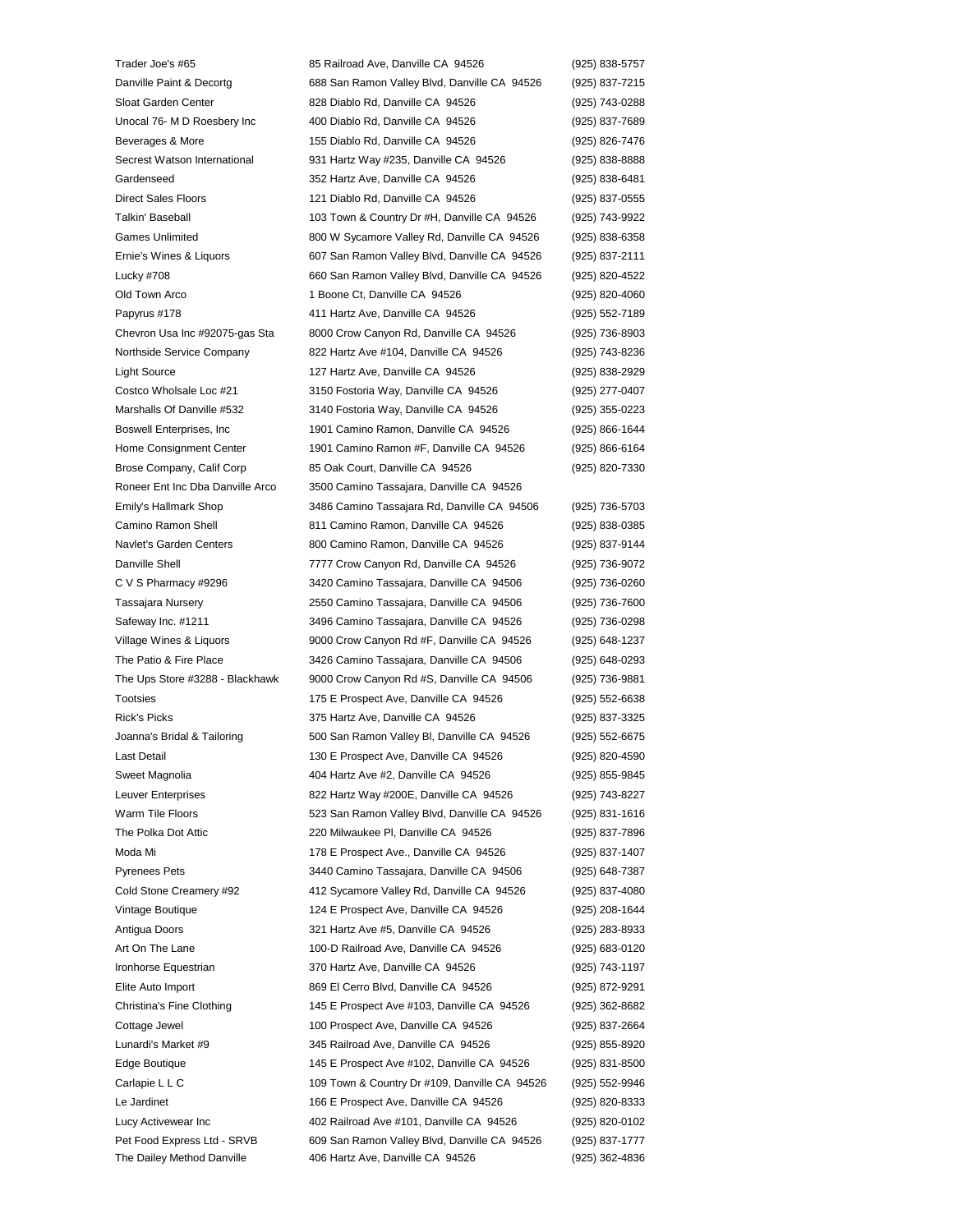The Fringe Salon/Spa -Beaute 520 San Ramon Valley Blvd, Danville CA 94506 (925) 838-2848 Ironhorse Home Furnishings 452 Hartz Ave, Danville CA 94526 (925) 314-9782 The Vine At Bridges **480 Hartz Ave, Danville CA 94526** (925) 820-7210 Olive 730 Camino Ramon #130, Danville CA 94526 (925) 362-0767 Stella Luna 760 Camino Ramon #190, Danville CA 94526 (925) 984-2950 Create Your Home 39 Railroad Ave, Danville CA 94526 (925) 552-5292 Corporate Couture L L C 347 Hartz Ave, Danville CA 94526 (925) 831-3141 D C Energy Solutions 328 Rheem Blvd #10, Moraga CA 94556 (510) 828-3141 V Z W Connection 493 Railroad Ave, Danville CA 94526 (925) 552-7038 Walgreens #12767 480 Diablo Rd, Danville CA 94526 (925) 855-8145 Danville Chocolate Shop 175 E Prospect, Danville CA 94526 (925) 314-0001 A Dress Change 125 Railroad Ave #B, Danville CA 94526 (925) 855-5581 Kathlyn Weis-McKnew 411 Hartz Ave #D, Danville CA 94526 (925) 743-1056 Image Design & Framing 31 Railroad Ave, Danville CA 94526 (510) 739-6398 Yard Art 411 Hartz Ave #R, Danville CA 94526 (925) 487-7166 One Earth Health Foods 439 Railroad Ave, Danville CA 94526 (925) 820-2586 Dandelion - Unique Kids Threads 145 E Prospect Ave #100, Danville CA 94526 (925) 406-4727 Kodakraft 25 Thornhill Ct, Danville CA 94526 (925) 837-3839 Danville Florist & Gifts LLC 100 Railroad Ave #B, Danville CA 94526 (925) 837-9166 Danville International Market 508 San Ramon Valley Blvd, Danville CA 94526 (925) 820-2319 Wild Vine Hideaway 120 E Prospect Ave, Danville CA 94526 (925) 837-2206 Stork's Nest 806 Sycamore Valley Rd West, Danville CA 94526 (925) 820-2220 Fabulous Draperies 411 Hartz Ave #A, Danville CA 94526 (925) 813-4554 The Savvy Shopaholic LLC 411 Hartz Ave #G, Danville CA 94526 (925) 362-3677 Wooden Gate Quilts 125-F Railroad Ave, Danville CA 94526 (925) 837-8458 Consignit Couture 398 Hartz Ave #C, Danville CA 94526 (925) 837-7100 Graham-Hitch Cremation & Funeral Men 125 Railroad Ave #D, Danville CA 94526 (925) 837-2500 The Sherwin-Williams Company 450 Diablo Rd, Danville CA 94526 (925) 362-0632 Furbelows Fabrics 100 Railroad Ave #C, Danville CA 94526 (925) 837-8579 Sweet Street 301 Hartz Ave #109, Danville CA 94526 (925) 837-9338 Yogurtopia 3450 Camino Tassajara, Danville CA 94506 (925) 736-1554 Verizon Wireless 4G Wireless Premium 493 Railroad Ave, Danville CA 94526 (925) 855-8300 Pearls Of Pauline - X13 176 Estates Dr, Danville CA 94526 (925) 849-7722 Aardvark Medical Sales 30 Town & Country Dr #102, Danville CA 94526 (925) 708-0300 Fresh & Easy Neighborhood Market 460 Diablo Blvd, Danville CA 94526 (925) 743-9487 Just Fun Inc 115-B Hartz Ave, Danville CA 94526 (925) 743-1434 Waldorf Conceptions LLC 321 Hartz Ave #1, Danville CA 94526 (925) 984-2138 Twigs Studio Danville 169 E Prospect Ave, Danville CA 94526 (925) 272-9334 Total Threads 730 Camino Ramon #140, Danville CA 94526 (925) 820-3061 Wireless Store 3418 Camino Tassajara, Danville CA 94506 (916) 922-9300 Ashkan Zomorrodi 53 Glen Valley Circle, Danville CA 94526 (925) 899-3940 Eyes On Hartz 334 Hartz Ave, Danville CA 94526 (925) 406-4887 Plum Boutique 402 Railroad Ave #102, Danville CA 94526 (925) 362-0181 June Bug's Bakery 122 E Prospect St, Danville CA 94526 (925) 269-7271 Prim 510 Sycamore Valley Rd West, Danville CA 94526 (925) 667-6709 Spirit Halloween Superstores LLC 11000 CROW CANYON RD #F, DANVILLE CA 94506 (609) 645-5645 See's Candies **409 Railroad Ave, Danville CA 94526** (650) 583-7307 Saloncentric Inc 760 Camino Ramon #170, Danville CA 94526 (925) 743-1258 Select Sleep Mattress 495-C Hartz Ave, Danville CA 94526 (510) 324-1628 Sybil Designs 551 Hartz Ave, Danville CA 94526 (925) 858-2486 Pet Food Express - Crow Canyon 11000 Crow Canyon Rd #G, Danville CA 94506 (510) 924-3300 Savage Signs 179 Hartz Ave, Danville CA 94526 (925) 484-0444 Kids &Teens World 740 Camino Ramon, Danville CA 94526 (925) 829-8336 Tal's Patisserie 304 Sycamore Valley Rd, Danville CA 94526 (925) 389-6367 Hull's Norcal Window & Door Inc 760 Camino Ramon #196, Danville CA 94526 (530) 345-5266 Niquea.D 154 E Prospect Ave #A, Danville CA 94526 (925) 855-5538 Music Corner 390 Railroad Ave #100, Danville CA 94526 (925) 856-7190 Canvas Tag Sale Studio 411 Hartz Ave #H, Danville CA 94526 (925) 389-2446